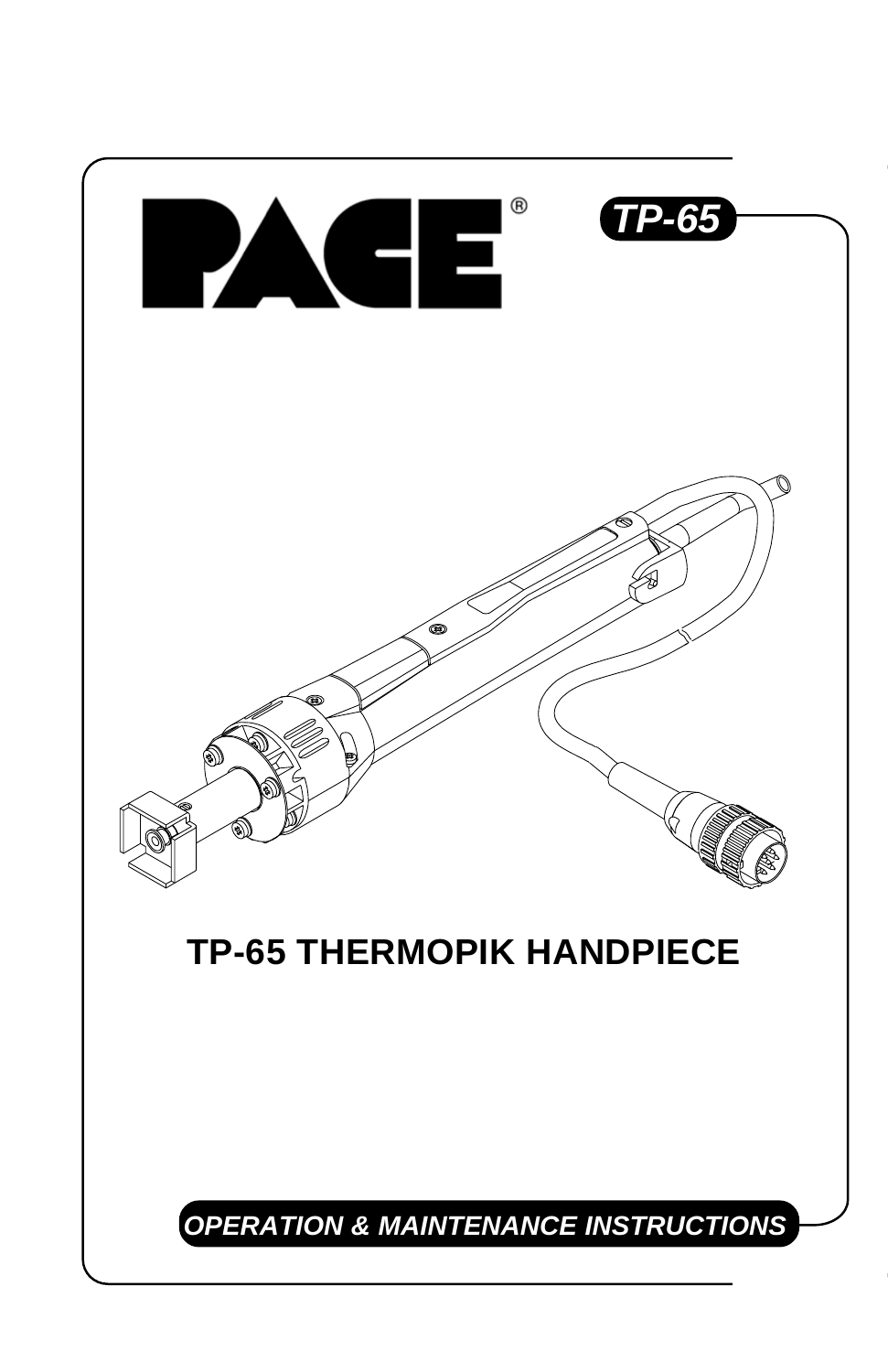PACE Incorporated retains the right to make changes to specifications contained herein at any time, without notice.

Contact your local authorized PACE Distributor or PACE Incorporated to obtain the latest specifications.

The following are registered trademarks and/or servicemarks of PACE Incorporated, Laurel Maryland U.S.A. and may only be used to identify genuine PACE products or services:

Arm-Evac, Mini-Wave, PACE, SensaTemp, Snap-Vac, Sodrtek, Sodr-X-Tractor, ThermoFlo, ThermoJet, ThermoTweez, ToolNet, VisiFilter



Since 1958, PACE Incorporated has provided advanced technology training in all aspects of hand soldering, rework and repair.

For any questions regarding the following instructions, contact your local authorized PACE dealer or contact PACE directly at: Toll Free: 1-888-535-7223, Fax : (301) 604-8782

> **PACE Incorporated 9893 Brewers Court Laurel MD 20723-1990**

© 2000 PACE Incorporated, Laurel MD. All rights reserved. Printed in the U.S.A.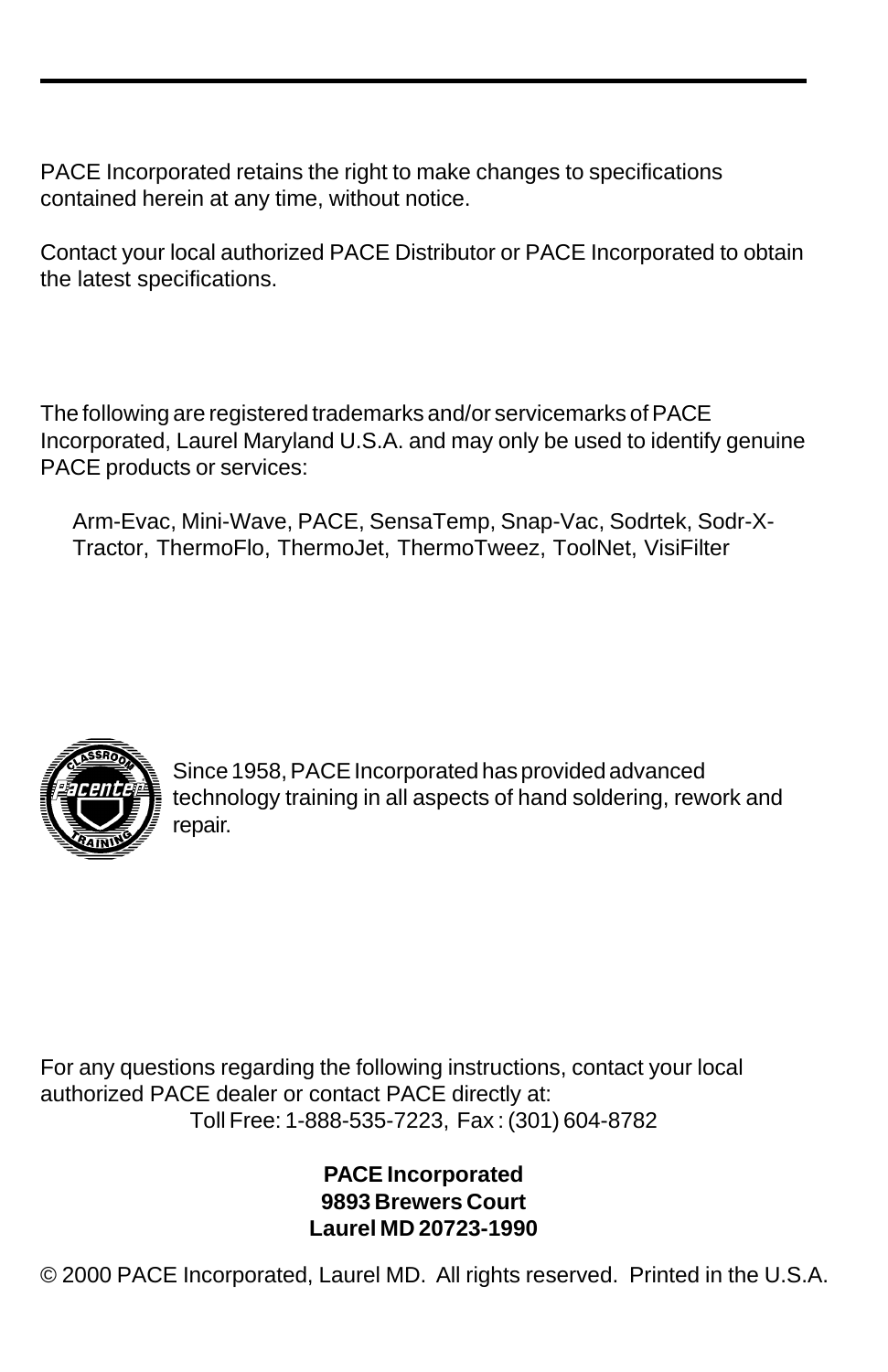# **TP-65 THERMOPIK HANDPIECE PACE P/N 7024-0001 OPERATION & MAINTENANCE INSTRUCTIONS MANUAL NUMBER 5050-0335 REV. C**

## *INTRODUCTION*

The TP-65 ThermoPik handpiece provides safe, one-handed removal of a wide variety of FlatPacks (FPs) and Plastic Quad Flat Packs (PQFPs) in a matter of seconds. The ThermoPik is a member of the PACE SensaTemp family of advanced SMT/Thru-Hole handpieces.

The TP-65 uses a conductive heat transfer process which is very efficient and which typically allows component removal at temperatures in the 316 - 343°C (600 - 650°F) range. PACE recommends the use of a 316°C (600°F) tip temperature setting for initial use in most applications. You should determine the lowest possible removal temperature to work with on your board and component types. A low temperature extends tip life.

#### **NOTE**

Always use this handpiece in a well ventilated area to avoid the inhalation of fumes created by the heating of solder flux.

Remember that the ThermoPik is a component removal tool and is not intended for installation of components. Other SensaTemp handpieces are designed for component installation.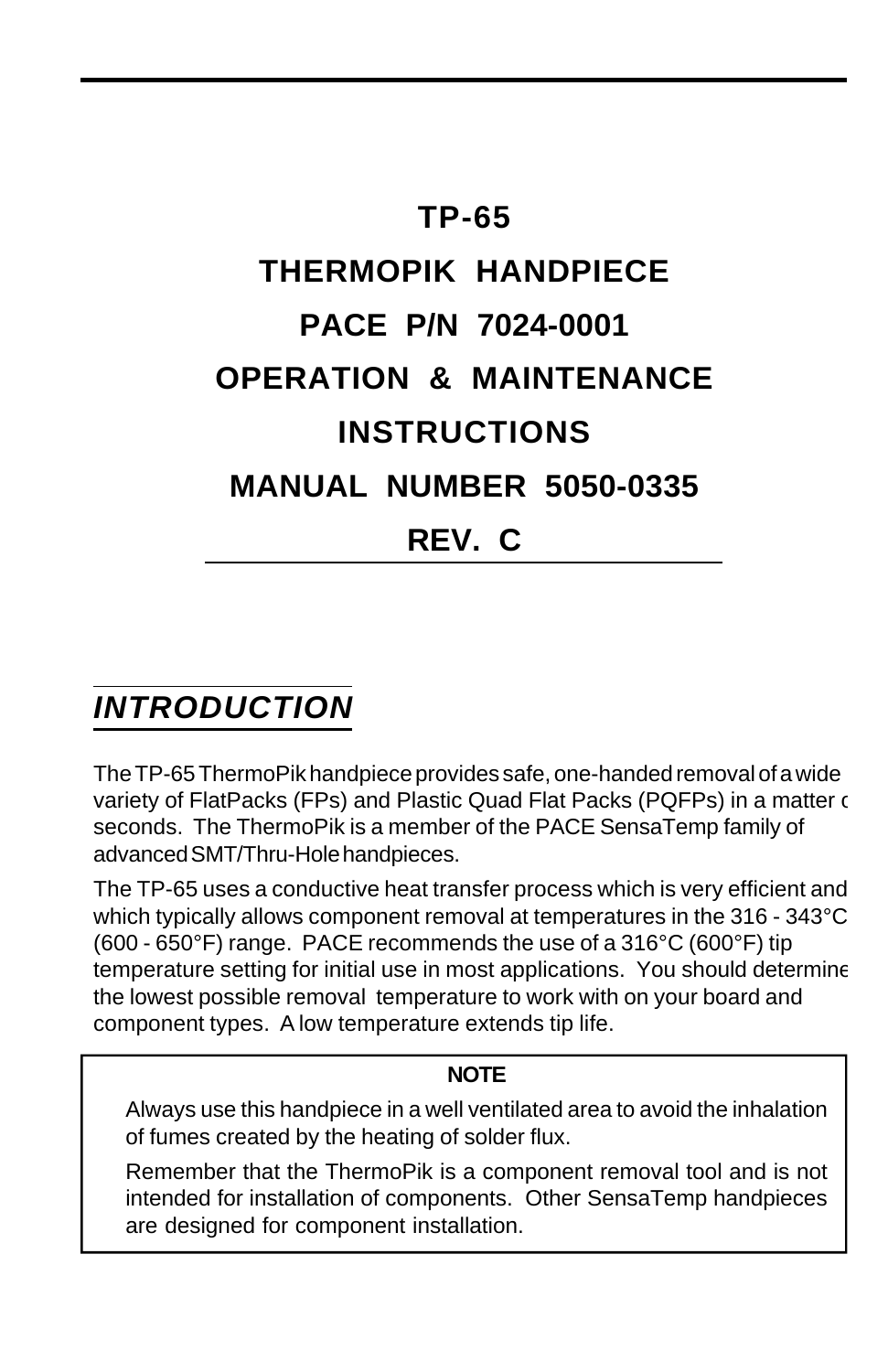# *HANDPIECE SETUP*

Use the following procedures to set up your handpiece.

### **Power Receptacle Connection**

Connect the handpiece power cable plug to one of the power receptacles on your PACE power source. PACE recommends that air handpieces utilize the power receptacles closest to the **AUTO SNAP-VAC** (or **SNAP-VAC**) and Controllable **PRESSURE** Ports to minimize cord tangles. Refer to the Operation & Maintenance Manual included with your power source for details.



#### **Air Hose Connection**

There are two methods of attaching the air hose from the PACE power source to the TP-65. Select the method which best suits your needs. The Quick Connect Method is best suited for SensaTemp handpiece configurations where multiple air handpieces may be in use. The Traditional Method is best suited for single air handpiece configurations.

#### **CAUTION**

Regardless of connection method, ensure that only one air hose is connected to the power source **AUTO SNAP-VAC** (or **SNAP-VAC**) or Controllable **PRESSURE** Port at one time. Attachment to both ports simultaneously will cause a deterioration of performance.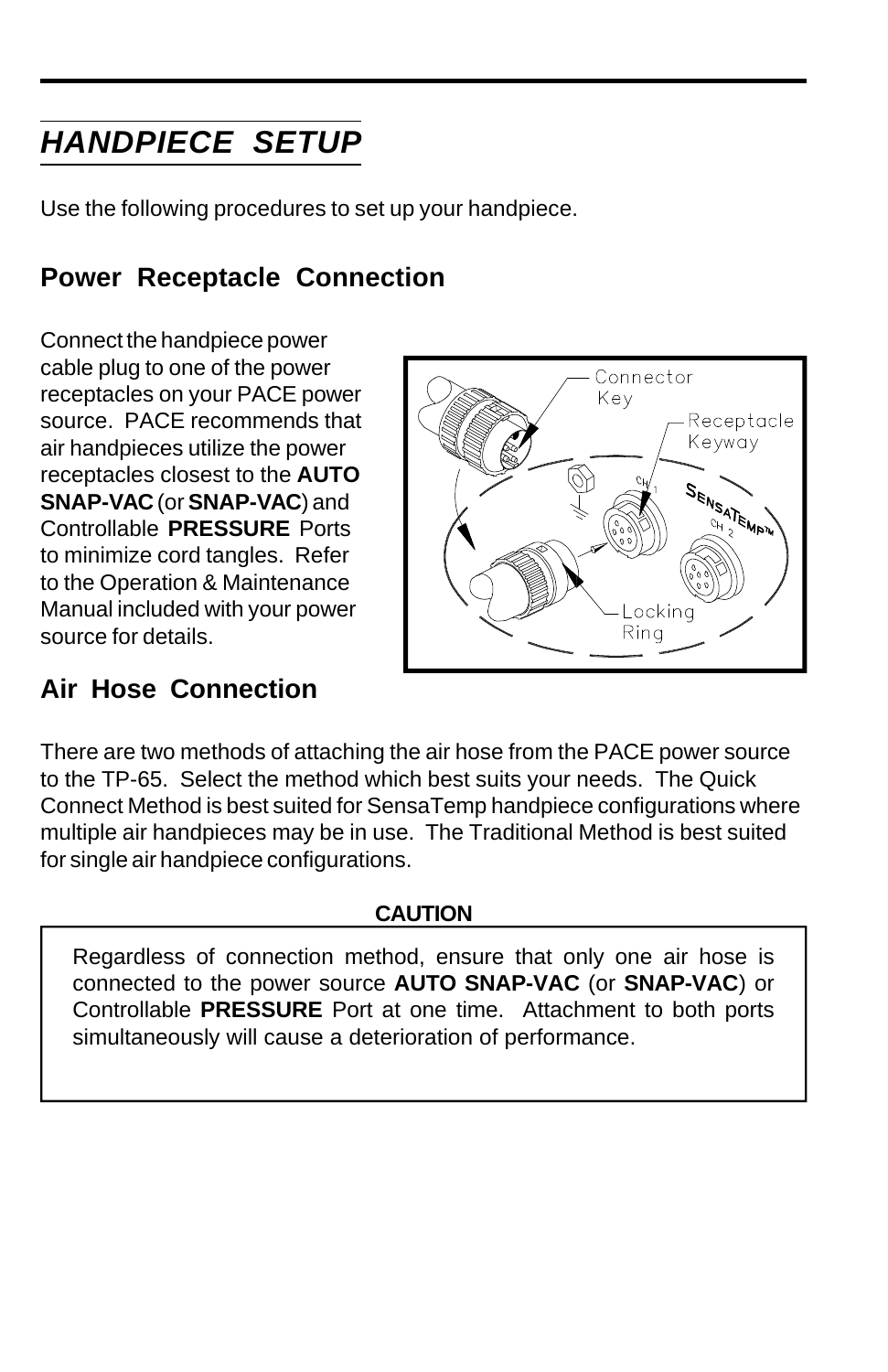#### **QUICK CONNECT METHOD**

To set up your TP-65 for the quick connect operation, perform the following steps.

- 1. Attach a 2.5cm length (1 inch) of clear pvc air hose (P/N 1325-0003- 07) to the metal tube in the back of the handpiece.
- 2. To the other end of the 2.5cm length (1 inch) clear pvc air hose attach a female quick connect hose mount fitting (P/N 1259-0086).
- 3. Prepare a quick connect air hose by inserting a male quick connect hose mount fitting (P/N 1259-0087) into each end of a 137cm (54 inch) length of air hose. (You may already have this piece if you have other quick disconnect handpieces configured.)
- 4. Prepare a VisiFilter in the following manner:
	- a) Connect a 2.5cm (1 inch) length of air hose to each side of the VisiFilter.
	- b) To the free end of the 2.5cm (1 inch) air hose connected to the FLOW IN side of the VisiFilter, insert a female quick connect hose mount fitting (P/N 1259- 0086).
	- b) To the free end of the 2.5cm (1 inch) air hose connected to the FLOW OUT side of the VisiFilter, insert a male quick connect hose mount fitting (P/N 1259- 0087).
	- c) Insert the end of the male quick connect hose mount fitting (on VisiFilter FLOW OUT side) into the power source **AUTO SNAP-VAC** (or **SNAP-VAC**) Port.



5. Connect the male fitting of the 137cm (54 inch) length of air hose to the female quick connect hose mount fitting on 2.5cm (1 inch) air hose (connected to VisiFilter) for desoldering, or into the Controllable **PRESSURE** Port for hot air jet operation.

#### **NOTE**

When removing any air hose, turn and pull. Do not attempt to pull hose directly off. Damage to or breakage of fitting or VisiFilter may occur. Use your TP-65 ThermoPik with a clean VisiFilter element . Otherwise a deterioration in performance or damage to the unit may occur.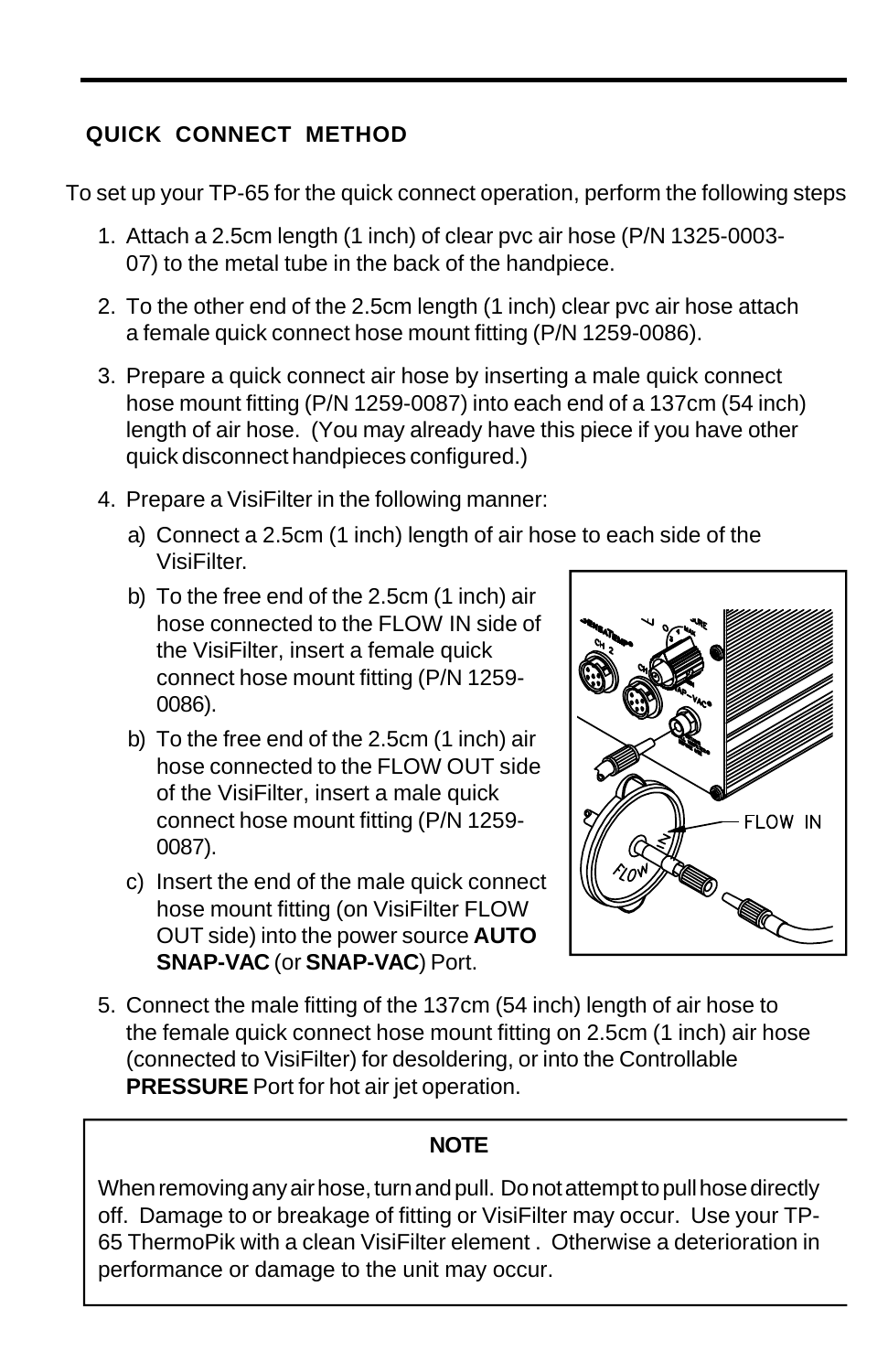#### **TRADITIONAL METHOD**

- 1. Connect the 137cm (54 inch) length of air hose to the metal tube in the back of the handpiece.
- 2. Insert a male quick connect hose mount fitting (P/N 1259-0087) to the free end of the 137cm (54 inch) length of air hose.
- 3. Secure the air hose to the handpiece power cable with cable clips (P/N 1321-0085-01).
- 4. Prepare a VisiFilter in the same manner as in steps 4 & 5 of the "Quick Connect Method".

# *TIP SELECTION*

Selection of the proper tip is essential for effective operation. Attempts to use an improperly sized tip will result in unsatisfactory handpiece operation and may result in lifted lands or board damage.

Table I details a partial listing of available tips. Contact your local authorized PACE dealer for the latest Tips & Accessories Catalogue which details all available tips.

### *TIP INSTALLATION*

- 1. Carefully remove any installed vacuum cup from the TP-65 using the tip tool and set aside.
- 2. Select the proper tip for your application. Refer to Table I.
- 3. Insert the tip shaft fully into the heater bore.
- 4. Using the tip tool, tighten the heater assembly set screw for a snug fit. Do not over tighten.
- 5. Install the vacuum cup set aside in step #1 onto the vacuum pickup rod. Utilize the tip tool to install the vacuum cup if the tip is hot.

#### **NOTE**

The TP-65 tips must be kept properly tinned and free of oxidation to ensure that optimum heat transfer will take place. Refer to the "Tip Preparation" portion of this manual.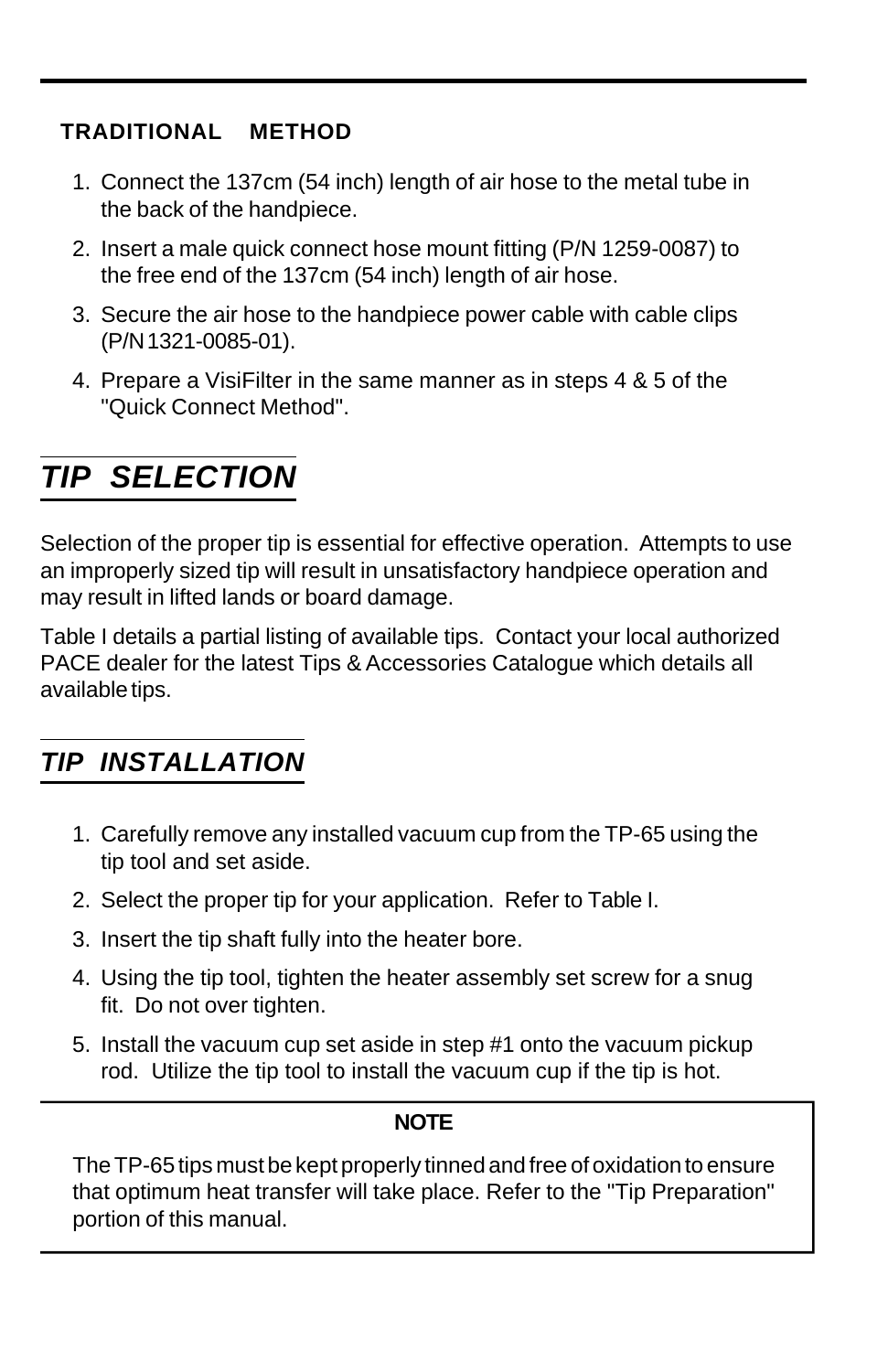| TIP                | <b>DESCRIPTION</b>                                                                                                      | <b>SIZE</b><br>TIP<br>A<br>X.<br>B      | <b>PART</b><br><b>NUMBER</b> |
|--------------------|-------------------------------------------------------------------------------------------------------------------------|-----------------------------------------|------------------------------|
| B                  | FlatPack Tip                                                                                                            | 15.5 x 21.6mm<br>$(0.61 \times 0.85")$  | 1121-0322-001                |
|                    | FlatPack Tip                                                                                                            | 16.8 x 22.9mm)<br>$(0.66 \times 0.90")$ | 1121-0322-002                |
|                    | PQFP-68 Tip<br>(bumper pack)                                                                                            | 15.7 x 15.7mm<br>$(0.62 \times 0.62")$  | 1121-0323                    |
|                    | PQFP-64/80 Tip<br>(non-bumper pack)                                                                                     | 15.7 x 15.7mm<br>$(0.62 \times 0.62")$  | 1121-0484                    |
|                    | PQFP-84 Tip                                                                                                             | 18.3 x 18.3mm<br>$(0.72 \times 0.72")$  | 1121-0324                    |
| <b>APPLICATION</b> | PQFP-100 Tip                                                                                                            | 20.8 x 20.8mm<br>$(0.82 \times 0.82")$  | 1121-0325                    |
|                    | PQFP-132 Tip                                                                                                            | 25.9 x 25.9mm<br>$(1.02 \times 1.02")$  | 1121-0326                    |
|                    | <b>POFP-144</b>                                                                                                         | 29.2 x 29.2mm<br>$(1.15 \times 1.15")$  | 1121-0456                    |
|                    | <b>PQFP-208</b>                                                                                                         | 30.0 x 30.0mm<br>$(1.18 \times 1.18")$  | 1121-0544                    |
|                    | PQFP-160 Tip<br>PQFP-208 Tip                                                                                            | 31.0 x 31.0mm<br>$(1.22 \times 1.22")$  | 1121-0351                    |
|                    | PQFP-196 Tip                                                                                                            | 36.3 x 36.3mm<br>$(1.43 \times 1.43")$  | 1121-0483                    |
|                    | NOTE:<br>All dimensions are nominal, inside diameters. Consult<br>your authorized PACE Distributor for sizes not listed |                                         |                              |

*Table I. ThermoPik Tip Selection Guide*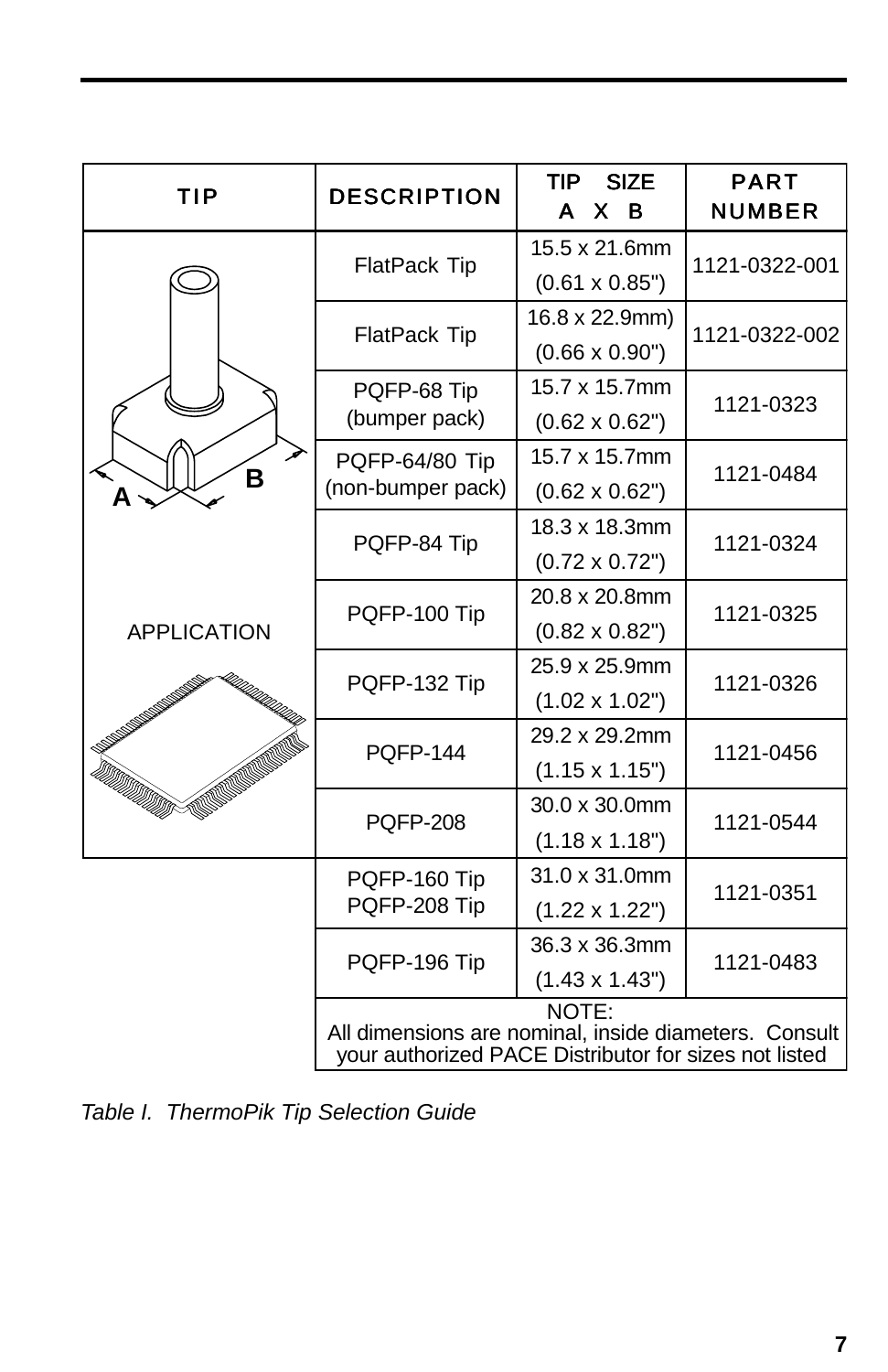# *TIP AND PICK ALIGNMENT*

For the TP-65 to operate at its maximum efficiency (maximum heater to tip heat transfer), the tip must be fully inserted into the heater bore and properly secured. Due to large physical size and tip mass, the TP-65 has Tip Offset

Constants that range from 34°C (62°F) to 112°C (201°F).

The vacuum pick assembly within the TP-65 handpiece comes factory adjusted for most QFP components. A vacuum pick setting where the vacuum cup makes contact with the component body as the tip makes contact with the component leads is the recommended starting point. A good vacuum must be maintained to quickly remove the component. Use the following procedure and accompanying illustrations if adjustment is necessary.



#### **NOTE**

The factory setting of the collars on the vacuum pick is 74mm (2.9inches) from the end of the pick rod to the front edge of the first collar. This setting is correct for removal of most components.

- 1. Using the tip tool, remove the vacuum cup and set aside.
- 2. Remove the handpiece rear seal and compression spring and set aside.
- 3. Slide out the vacuum tube assembly and locate the two Collars.
- 4. Adjust the Collars in the following manner:
	- a) Loosen the set screw in the Collar closest to point "A" to adjust for increased component height or the Collar closest to point "B" for decreased component height. Adjust the Pick position for your component. Tighten set screw to secure in position.
	- b) Loosen the set screw of the second Collar and adjust collar so that the Washer is snug between the two collars yet free to rotate. Tighten set screw to secure in position.
- 5. Reassemble the vacuum pick in reverse order.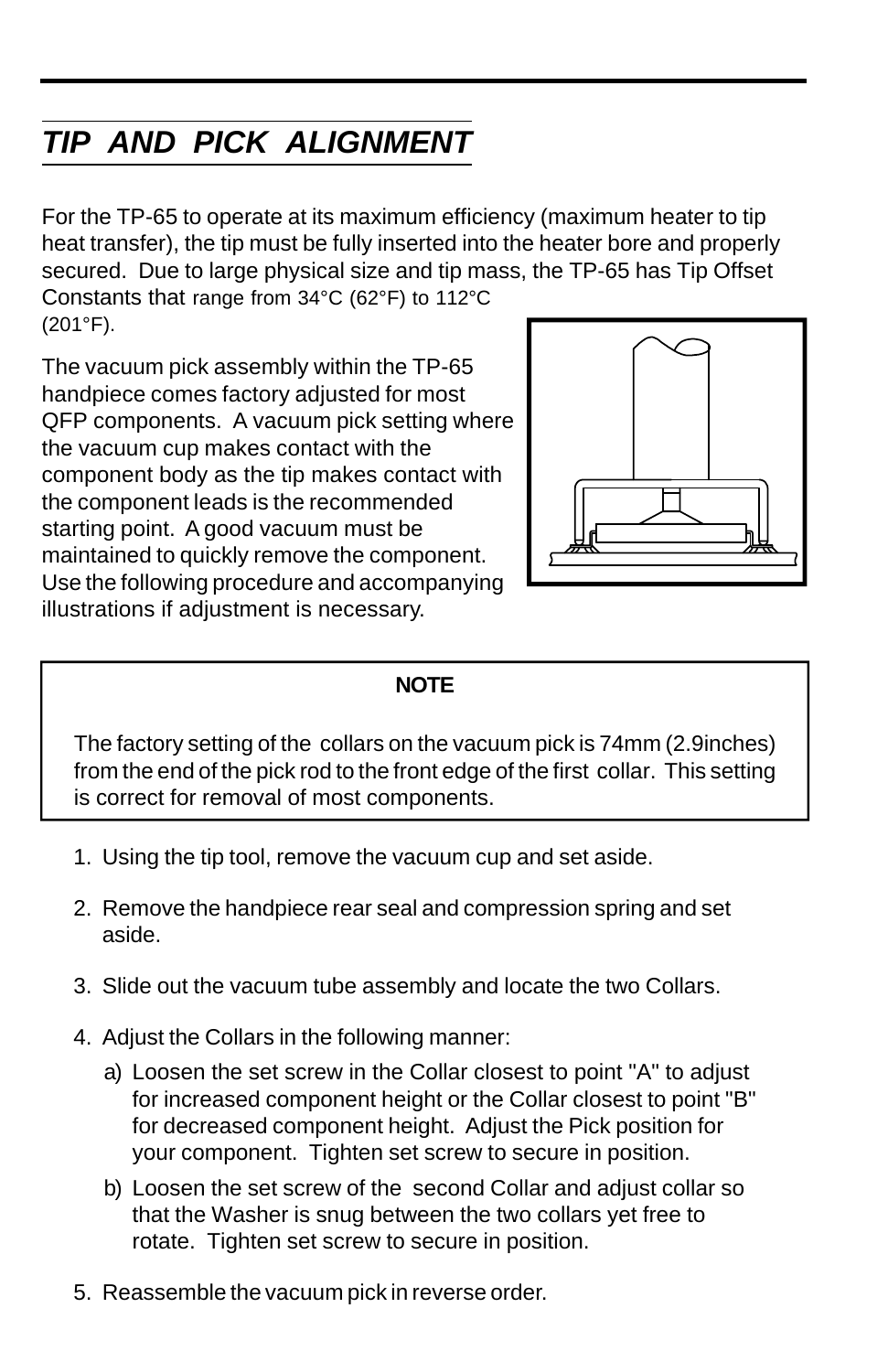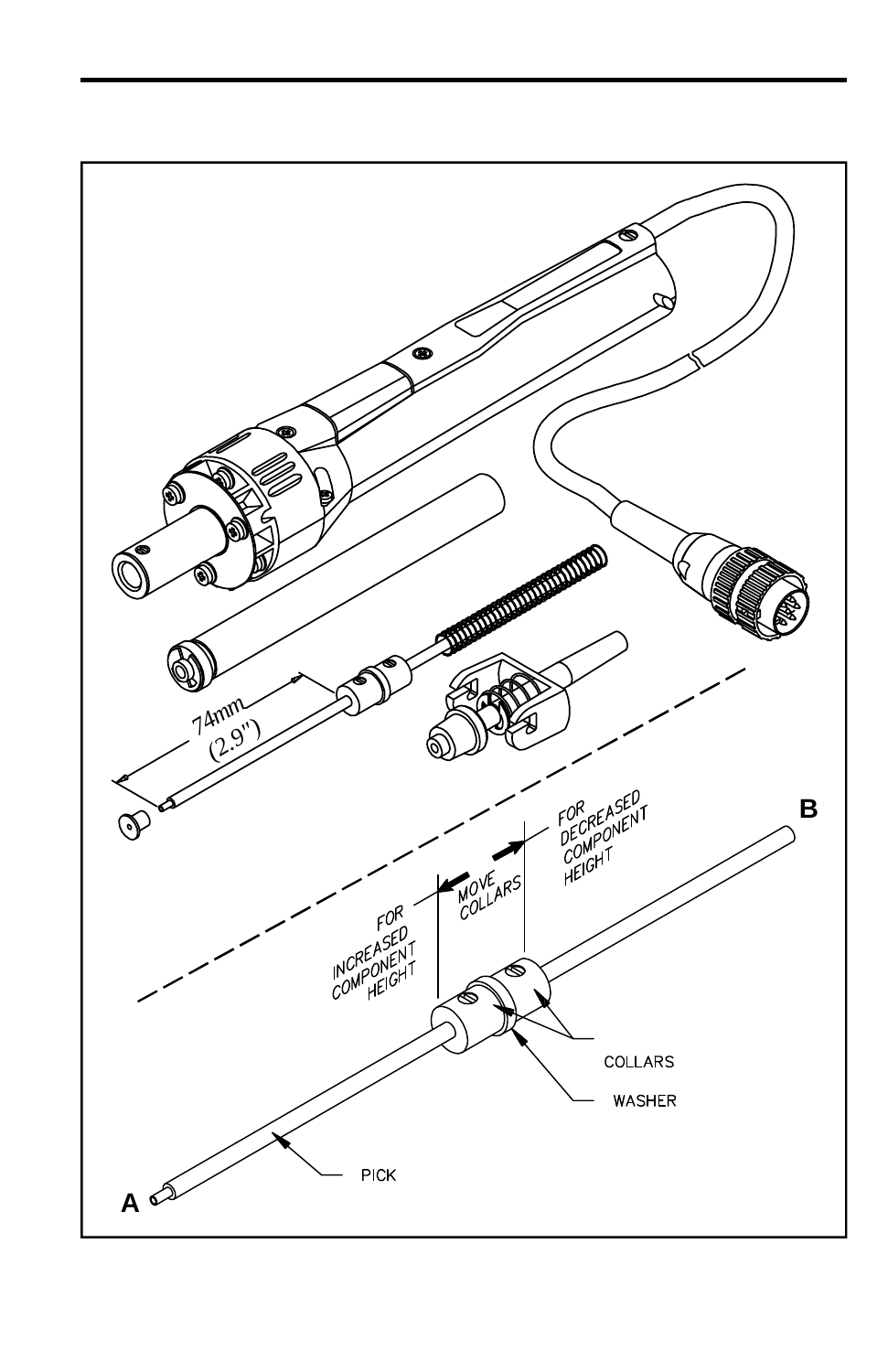# *TIP PREPARATION*

The TP-65 tips must be kept properly tinned and free of oxidation to ensure that optimum heat transfer will take place at all times. Tips must be kept properly tinned and free of oxidation to ensure that optimum heat transfer will take place.

Tin the tip using the following procedure.

- 1. Clean all bottom edges of the installed tip using the PACE fiber cleaning tool.
- 2. Shock the bottom edges of the installed tip using a moist PACE sponge tool.
- 3. Apply a continuous bead of solder along the bottom edges of the installed tip.



# *TIP TEMPERATURE*

PACE recommends the use of a 316°C (600°F) tip temperature setting for initial use in most applications. A low temperature extends tip life. You should determine the lowest removal temperature to work with on your board and component types.

Refer to the Tip & Temperature Selection System Chart (P/N 5050-0251 booklet) for your particular handpiece/tip combination. For all Dial/Display systems, the booklet will indicate the correct Dial/Display setting for the True Tip Temperature desired. On systems incorporating a Digital Readout, set the desired operating temperature and Tip Offset Constant for the TP-65 handpiece/tip combination.

# *PCB/COMPONENT PREPARATION*

Proper preparation is the key to successful component removal. Use the following procedure to obtain optimum results.

### **PCB Preparation**

- 1. Clean the component leads and PCB land areas using an approved solvent or cleaner.
- 2. Ensure that the PCB is free of moisture.
- 3. Preheat the PCB as necessary. PCBs consisting of heat sinking materials (e.g., ceramic, polyamide, etc.) or those with an exceptionally heavy ground or power planes may require the use of a preheater such as the PACE Heat Wave.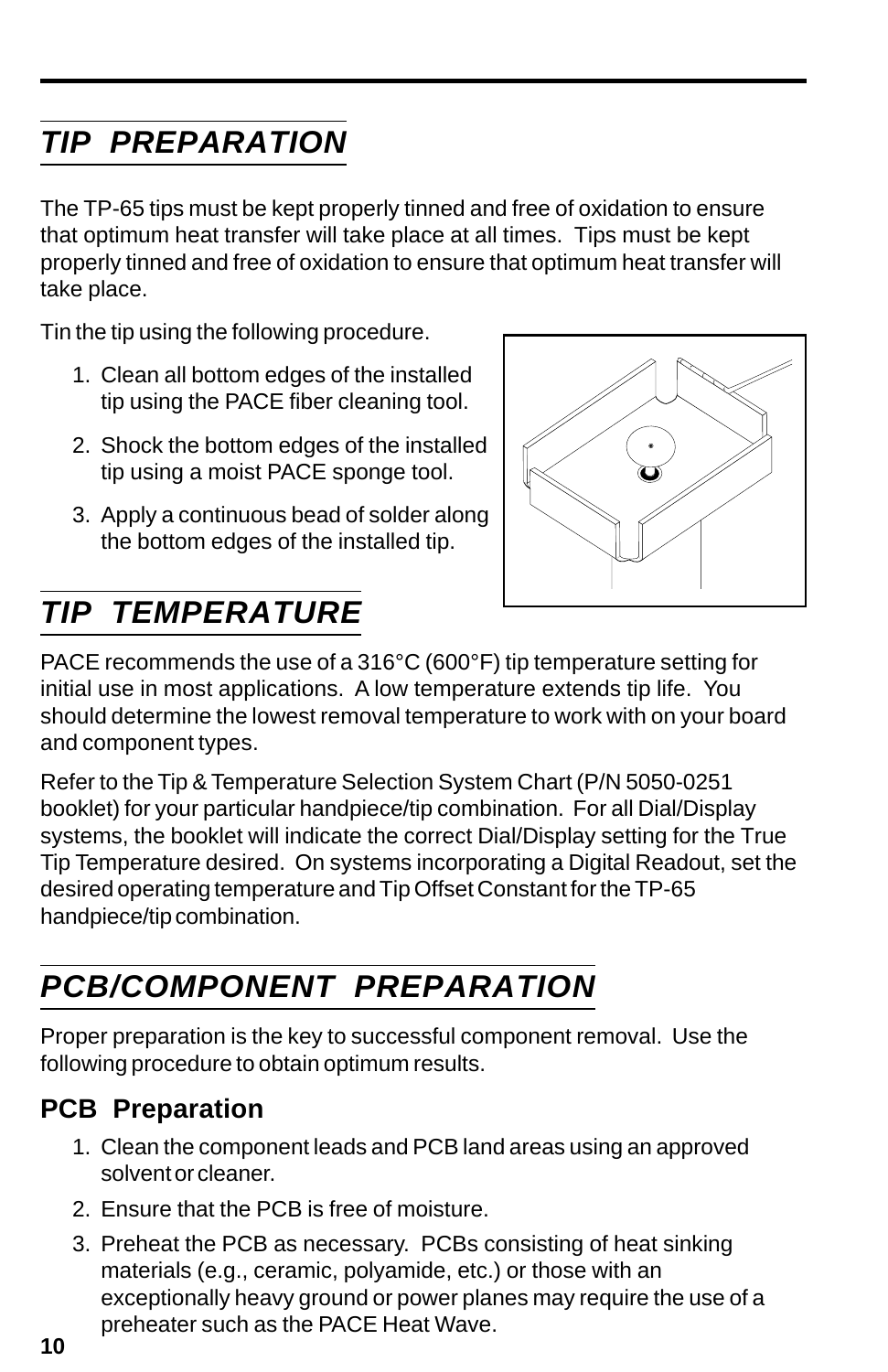### **Component Preparation**

- 1. Remove any protective coatings and clean the component leads and land areas using an approved solvent or cleaner.
- 2. Ensure that the PCB is free of moisture.
- 3. Preheat the PCB as necessary. PCBs consisting of heat sinking materials (e.g., ceramic, polyamide, etc.) or those with an exceptionally heavy ground or power planes may require the use of a preheating system such as the PACE Heat Wave.
- 4. In order to maximize heat transfer from the handpiece tip to PQFP component lead/land connections, PACE recommends adding

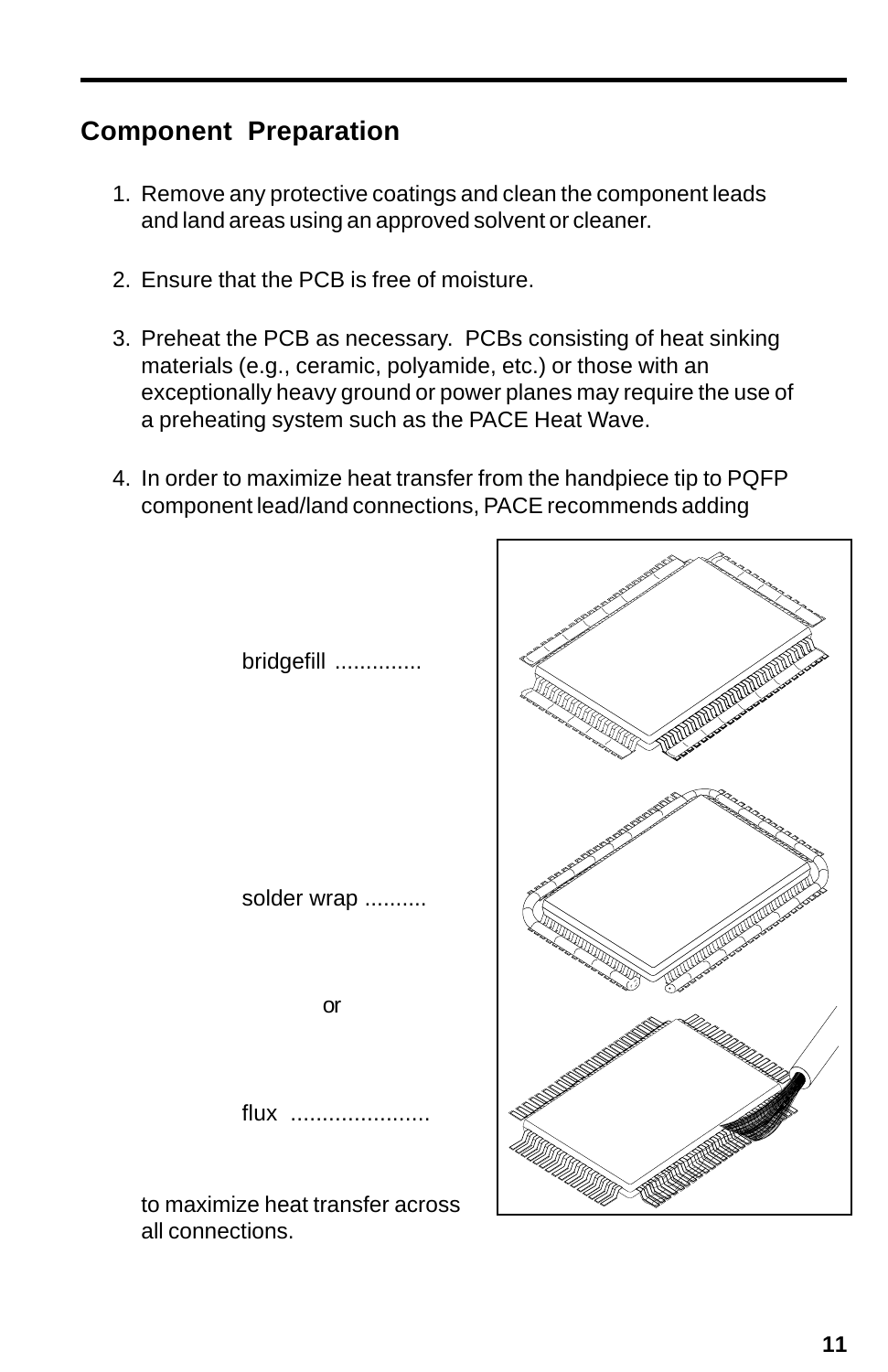# *COMPONENT REMOVAL*

Use the following procedure to remove the component. Ensure that the component and board have been properly prepared (see "Board/Component Preparation") before removing component. The technique shown is the Bridgefill Method.

#### **PROCEDURE**

- 1. Ensure that all Board/ Component Preparation has been performed.
- 2. Start with a tip temperature of 315°C (600°F) and adjust as necessary.
- 3. Enter Tip Offset Constant for the selected tip.
- 4. Install QFP Removal Tip into ThermoPik using Tip Tool.
- 5. Install vacuum cup onto vacuum pick tube using Tip Tool.
- 6. Remove old solder from tip with sponge. Tin inside and bottom edges of tip with solder.
- 7. Lower tip over component contacting **ALL** leads with tip (see  $\mathbf{0}8\check{\mathbf{e}}$ ).
- 8. Confirm solder melt of **ALL** joints, apply vacuum and lift component from PCB (see  $\bullet$ & $\bullet$ ).

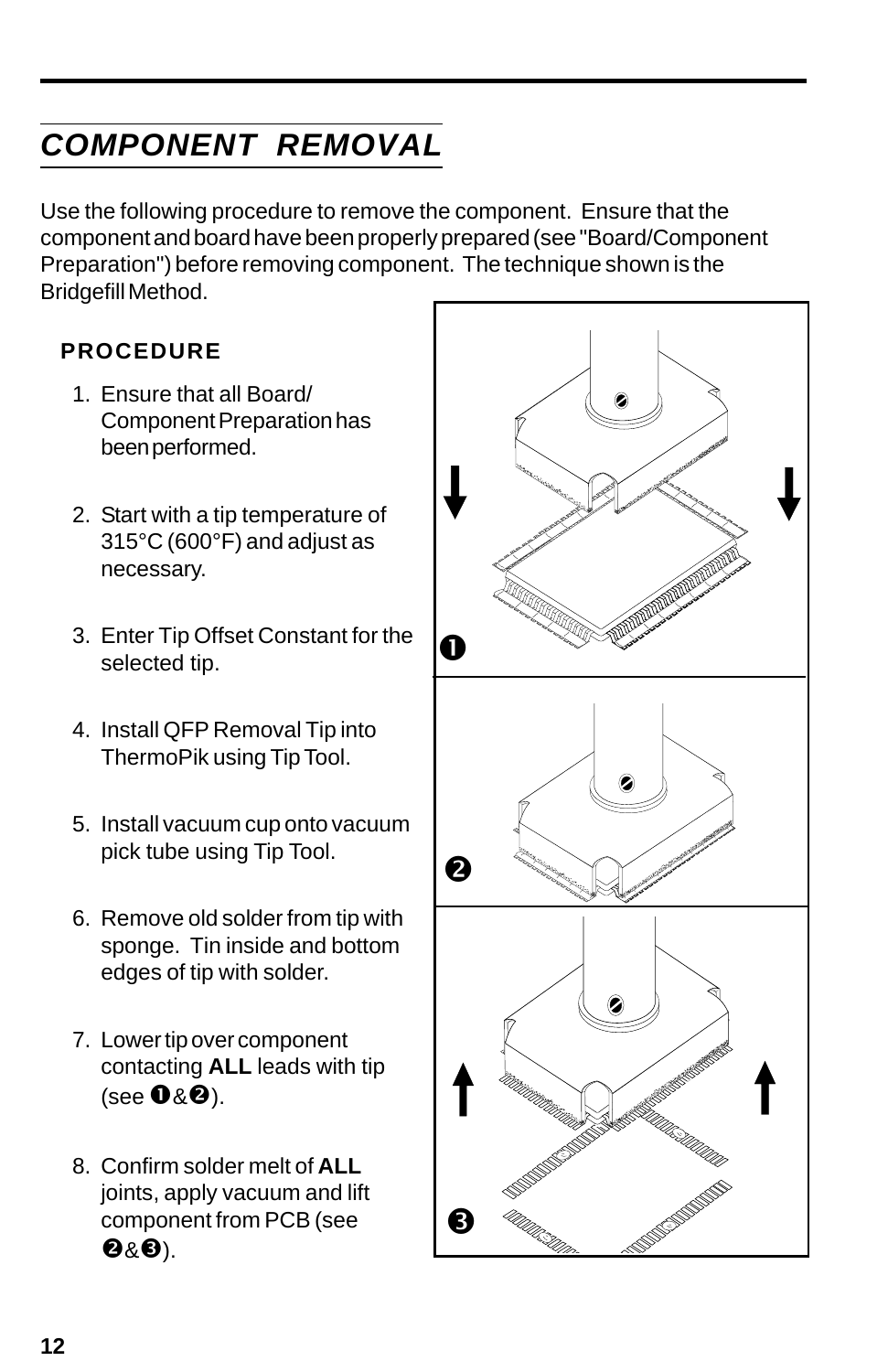- 9. Release component onto a heat resistant surface.
- 10. Re-tin tip with solder and return ThermoPik to its Tip & Tool Stand.
- 11. Prepare lands for component replacement.

Use the SX-80 Sodr-X-Tractor handpiece to remove the old solder from the PCB and to prepare the lands for accepting a new part. Refer to one of the SX-80 Sodr-X-Tractor manuals for suggested solder removal techniques.

# *SPECIAL APPLICATIONS*

If you require assistance in the use of this handpiece or require assistance with a special application, contact PACE Product Management at:

| Telephone: | $(301)$ 490 - 9860 |
|------------|--------------------|
| Fax:       | $(301)$ 604 - 8782 |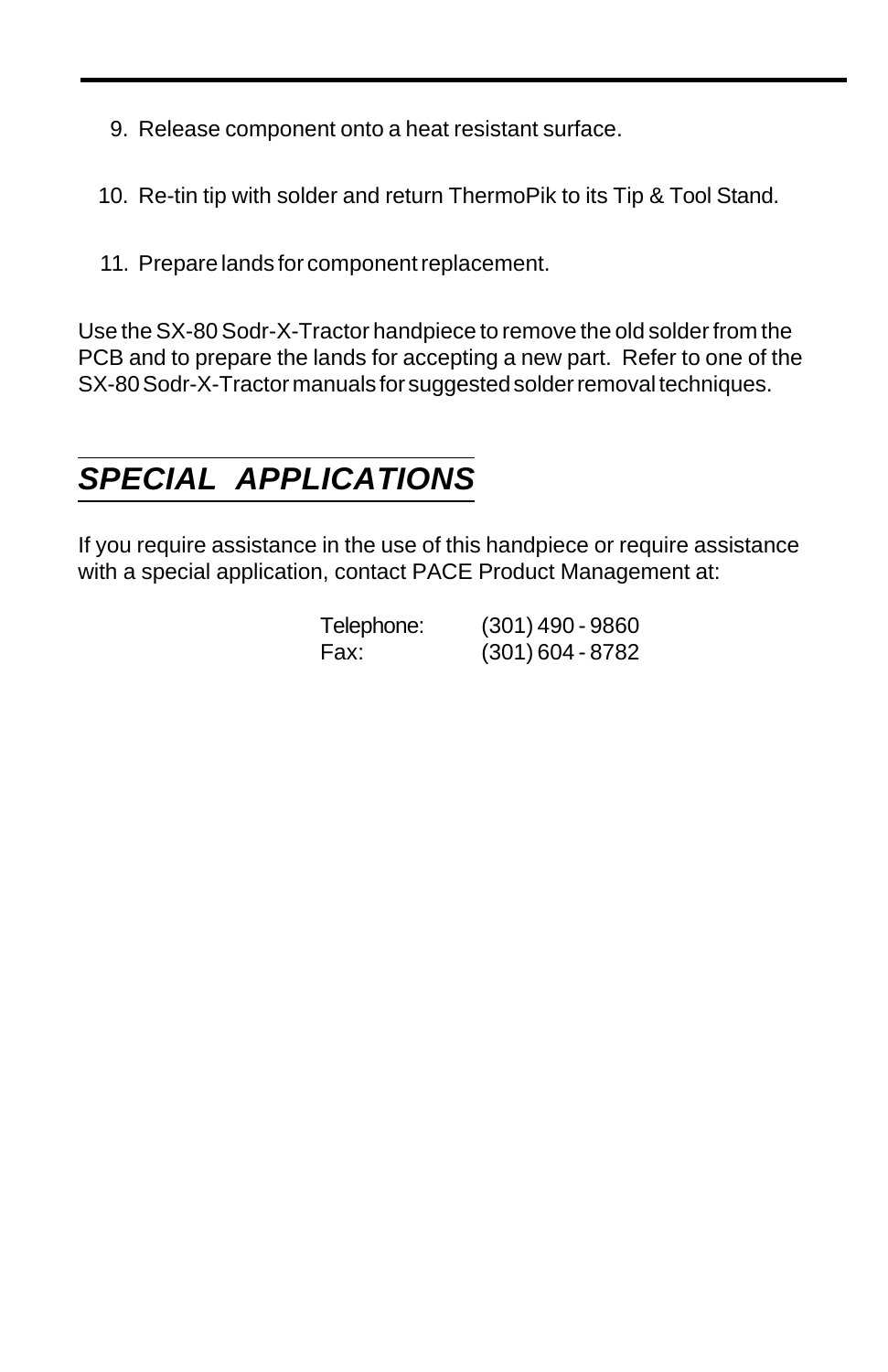# *CORRECTIVE MAINTENANCE*

Your TP-65 requires no special maintenance other than being kept clean. The heater bore and the heater assembly set screw which secures the tip must be kept free of oxidation and debris in order to maintain the proper tip to ground resistance. Periodically inspect the power cable, connector and handpiece itself for evidence of physical damage. Do not use a handpiece with a damaged power cable. Refer to Table II and the illustration following for information on troubleshooting most handpiece problems. Table III lists the common handpiece parts.

Use Table II and the Connector Plug illustration to determine the condition of your TP-65 ThermoPik handpiece. Disconnect the handpiece from the PACE power source. Use a voltmeter to check the resistance across the handpiece Connector Plug pins as outlined in the "Checkout Procedure" column.

#### **NOTE**

The handpiece Heater Assembly must be at room temperature (22° C or 72°F) before performing "Heater Assembly Checkout Procedures".

| <b>SYMPTOM</b>                          | <b>CHECKOUT</b><br><b>PROCEDURE</b>                                                                                | <b>CAUSE</b>                                  | <b>SOLUTION</b>                                         |
|-----------------------------------------|--------------------------------------------------------------------------------------------------------------------|-----------------------------------------------|---------------------------------------------------------|
| No heat                                 | Check resistance - Pin 2 to<br>Pin 5. Resistance should<br>be 10 ohms.<br>If not $-$                               | Open<br>Heater                                | Replace<br>Heater<br>Assembly                           |
|                                         | Check resistance - Pin 3 to<br>Pin 6.<br>If circuit reads open - -                                                 | Open<br>Sensor                                | Replace<br>Heater<br>Assembly                           |
| Handpiece<br>overheating                | Check resistance - Pin 3 to<br>Pin 6. Resistance should<br>be 110 ohms. If circuit<br>reads less than 105 ohms - - | Shorted<br>Sensor                             | Replace<br>Heater<br>Assembly                           |
| Fuse blows<br>when unit is<br>turned on | Check resistance - Pin 2 to<br>Pin 5. Resistance should<br>be 10 ohms.<br>If not $-$                               | Shorted<br>Heater                             | Replace<br>Heater<br>Assembly                           |
| No Ground<br>on Tip                     | Check resistance - Pin 4 to<br>a NEW Tip. Resistance<br>should be less than 2 ohms.<br>If not $-$                  | Oxidation<br>buildup in<br><b>Heater Bore</b> | Clean Heater<br>Bore using<br>appropriate<br>wire brush |
|                                         |                                                                                                                    | Defective<br>Heater                           | Replace<br>Heater<br>Assembly                           |

*Table II. Heater Assembly Checkout Procedures*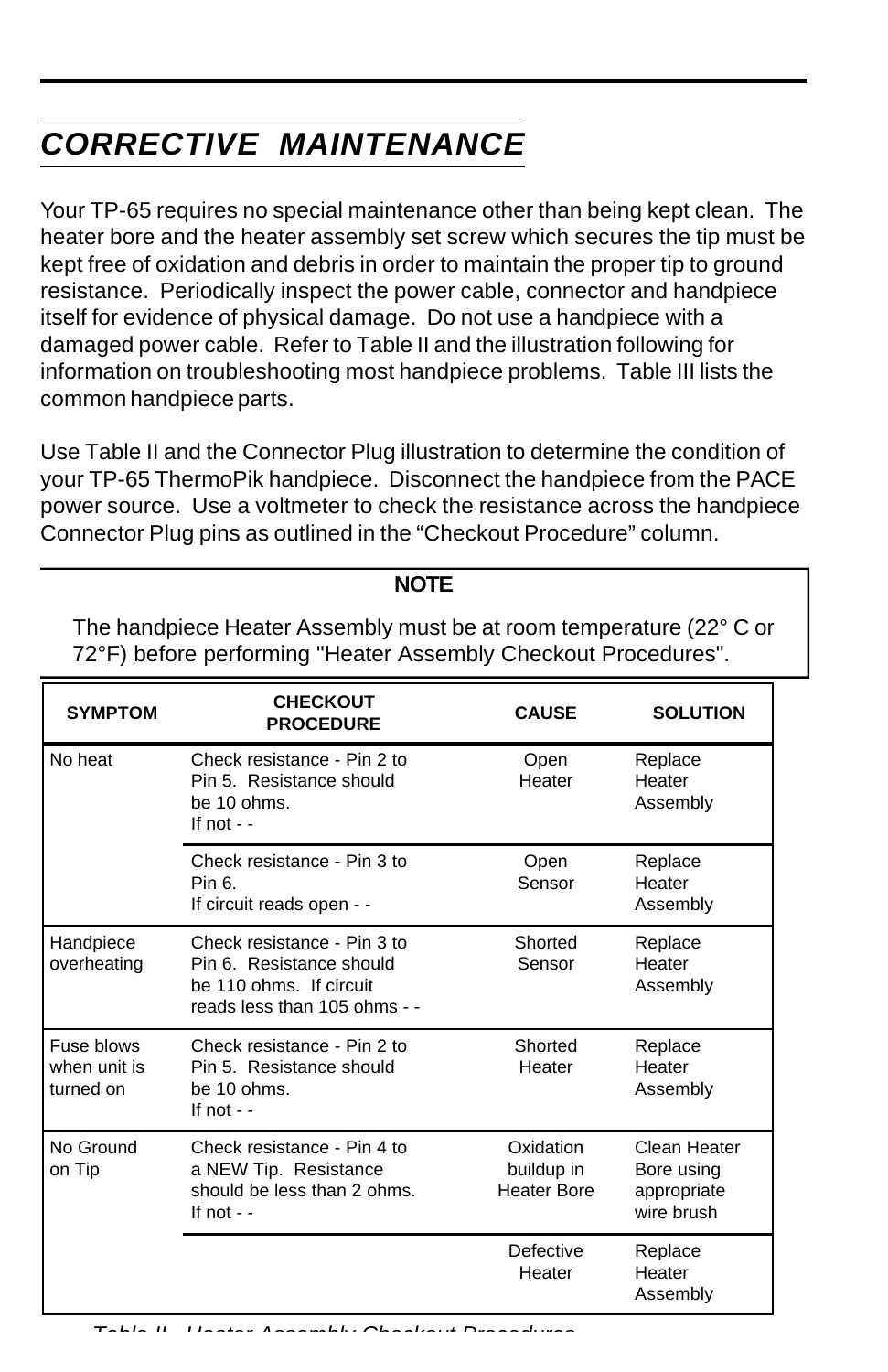

## *REPLACEMENT PARTS*

| <b>DESCRIPTION</b>             | <b>PART</b><br><b>NUMBER</b> |
|--------------------------------|------------------------------|
| <b>Replacement Handle</b>      | 6993-0140                    |
| <b>Heater Assembly</b>         | 6010-0081-P1                 |
| Cord/Switch Assembly           | 4010-0098-P1                 |
| Rear Seal Assembly             | 4010-0101-P1                 |
| Tip (and Vacuum Cup) Tool      | 1100-0239                    |
| <b>Heater Set Screw</b>        | 1348-0547-P10                |
| Vacuum Cups                    |                              |
| 4.4 mm (0.175") O.D.           | 1121-0382-P5                 |
| 7.6mm (0.300") O.D.            | 1121-0383-P5                 |
| 12.7mm(0.500") O.D.            | 1121-0384-P5                 |
| Kit (with 3 cups, 1 each size) | 6993-0153-P1                 |
| SX Tip & Tool Stand            | 6019-0044-P1                 |
| <b>Tip Redi-Rak</b>            | 6021-0007-P1                 |
| <b>Tip Maintenance Station</b> | 6993-0138                    |

*Table III. TP-65 Replacement Parts*